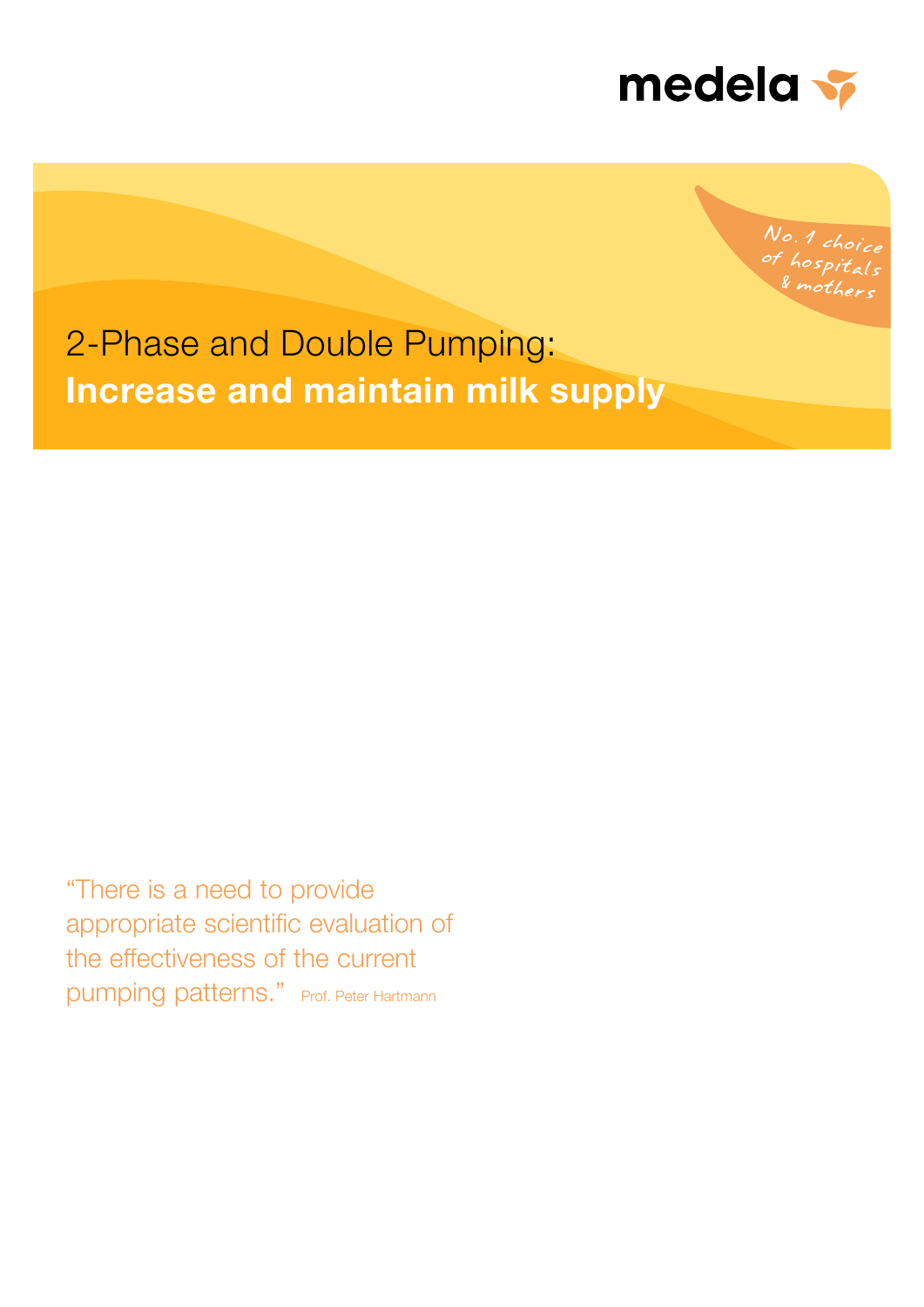# Human milk – the gold standard



Few interventions rival breastfeeding in promoting the health of a mother and her infant. A wealth of scientific evidence demonstrates why, and systematic reviews of the literature have consistently demonstrated that the provision of breastmilk can permanently modify an individual's biological, neural and social growth and development.<sup>1</sup> The Lancet<sup>2</sup> demonstrates this with a profound statement: "If a new vaccine became available that could prevent one million or more child deaths a year and that was moreover cheap, safe, administered orally and required no cold chain, it would become an immediate public health imperative." Breastmilk can do all this and more. From this it should be concluded that breastmilk feeding should be seen as standard, normal nutrition for all newborn infants.

Human milk is species-specific and has been adapted throughout evolution to meet the nutritional requirements of the human infant, supporting growth, development and survival.<sup>3</sup> Breastmilk facilitates safe adaptation to extrauterine life by providing more than just nutrition. The unique, ever-changing constituents of human milk also have developmental and immunological benefits. Breastmilk is an extremely complex biological fluid: it is infused with antibodies to provide protection against infection, something which formula milk cannot do. In addition, breastmilk provides growth-regulatory effects in the form of hormones, growth modulators and growth factors that are not present in artificial substitutes. Certain key components in breastmilk have a unique function, such as oligosaccharides: these complex compounds act as decoys for various microbes, preventing the attachment of bacteria to the gut wall. Lactoferrin binds iron and therefore enhances iron absorption and there are even living cells.

Recent research has shown that human milk is a unique source of multipotent stem cells.<sup>4</sup> These living cells have immense differentiation potential, underlining their importance in neonatal development and offering a promising target for stem cell therapy and breast cancer research. This discovery has highlighted the value of human milk for newborn and older infants even more.

The benefits of breastfeeding go beyond the nutritional, developmental and immunological aspects. Bonding and nurturing benefit both mother and baby. However, there are many instances where an infant is unable to breastfeed directly but can still derive the benefits of breastmilk. The World Health Organisation (WHO) states: "The vast majority of mothers can and should breastfeed, just as the vast majority of infants can and should be breastfed. For those few health situations where infants cannot, or should not, be breastfed, the choice of the best alternative – expressed breastmilk from an infant's own mother, or if not available, breastmilk from a human-milk bank."<sup>5</sup> In whatever way the baby receives breastmilk, it should be considered the norm, and suitable education, knowledge and a warm chain of support all help to make its provision the gold standard for all infants.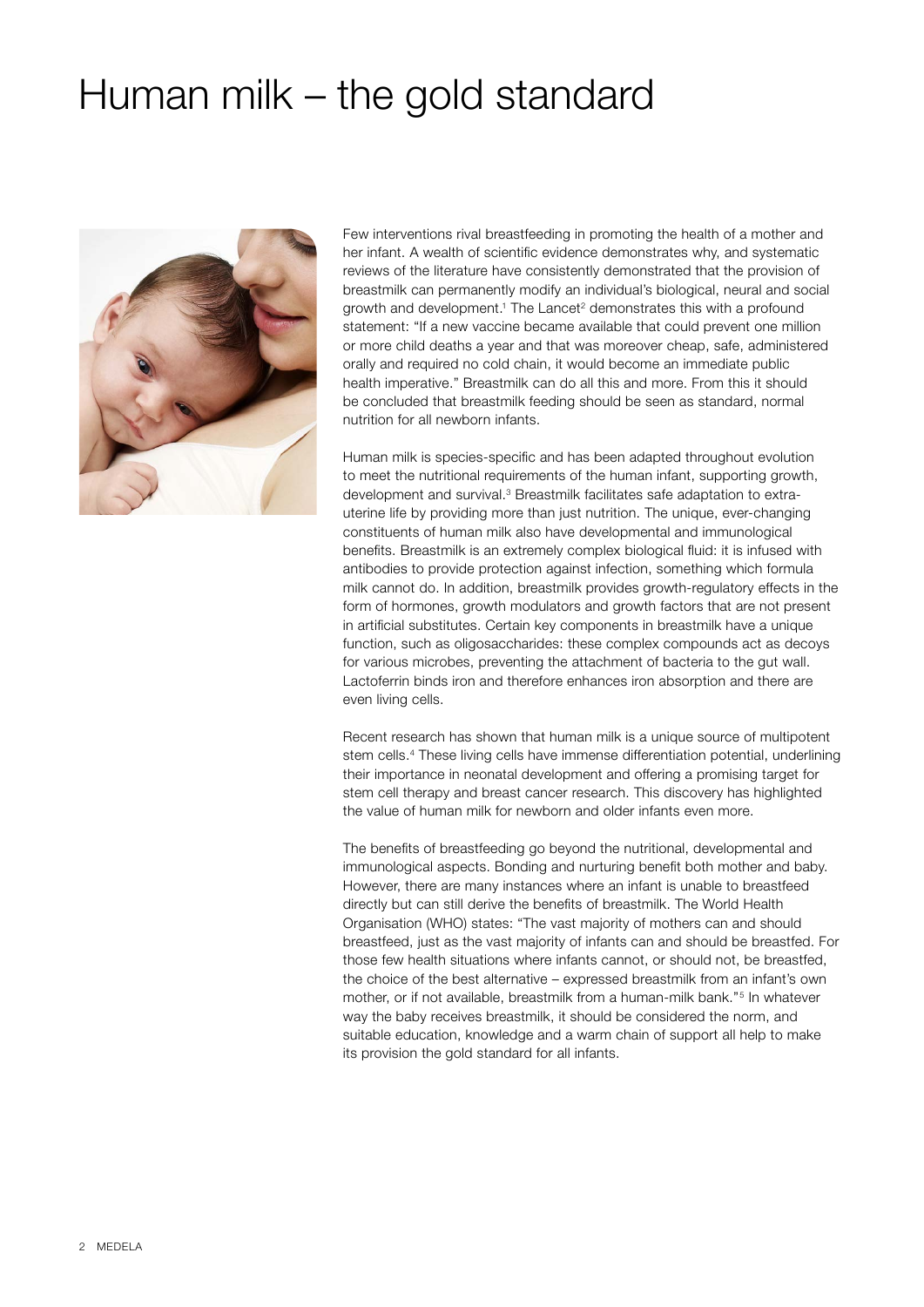# Providing the life giving benefits of breastmilk



Illustration of a Lactocyte

Exclusive breastfeeding is recommended for the first 6 months of life by the World Health Organisation<sup>5</sup> and the benefits of breastfeeding are well highlighted. There are many reasons a mother may not be able to directly breastfeed (table 1). But this does not mean she cannot provide her baby with the life giving benefits of breastmilk.

| Reasons for needing a breastpump                                                | Advantages of using a breastpump                                                                                                                                                                                                                                                                                         |  |  |
|---------------------------------------------------------------------------------|--------------------------------------------------------------------------------------------------------------------------------------------------------------------------------------------------------------------------------------------------------------------------------------------------------------------------|--|--|
| Premature or sick infant is unable to<br>nurse properly                         | In order to provide breastmilk for a premature baby that is too<br>weak to breastfeed a mother can use a pump to express milk for<br>feedings. A pump will also provide breast stimulation to initiate<br>and maintain a sufficient supply of milk.                                                                      |  |  |
| Babies with special needs ie.<br>cleft lip/palate, downs syndrome               | In certain circumstances, breastfeeding may be difficult, using a<br>breastpump can ensure that the breast is well drained and can<br>complement breastfeeding.                                                                                                                                                          |  |  |
| Maintain or increase milk supply                                                | Using a breastpump will support the mother to maintain her milk<br>supply or in the event of low milk supply, the extra stimulation will<br>help to increase the milk output.                                                                                                                                            |  |  |
| Induce lactation for an adopted baby                                            | A breast pump can be used to stimulate a mother's breast<br>to induce milk production to breastfeed an adopted baby.<br>Breastfeeding is a great way for a mother and her adopted child<br>to bond.                                                                                                                      |  |  |
| Need to return to work                                                          | For many new mothers, returning to work shortly after giving birth<br>is a reality, but by pumping and storing milk while at work a mother<br>can continue to provide her baby with breastmilk as long as she<br>would like.                                                                                             |  |  |
| Relieve breast engorgement                                                      | When a mother's breasts are overly full and engorged with<br>breastmilk, she can use a breast pump to express enough milk<br>to provide relief from discomfort and to assist the baby to latch on.                                                                                                                       |  |  |
| Support mothers with Mastitis                                                   | When a mother is faced with the problem of mastitis, using a<br>breastpump alongside continued breastfeeding will help with the<br>healing process.                                                                                                                                                                      |  |  |
| Avoid supplementing with infant<br>formula                                      | Ocassionally it may be recommended that a baby needs to<br>have some supplemental feedings. By expressing in addition<br>to breastfeeding a mother can continue to feed her child only<br>breastmilk.                                                                                                                    |  |  |
| Draw out flat or inverted nipples                                               | Mothers with flat or inverted nipples may have trouble when trying<br>to get the baby to latch on properly. By pumping for a few minutes<br>before breastfeeding, a mother can draw out her nipple so that the<br>baby can nurse more easily.                                                                            |  |  |
| Provide milk for children of a multiple<br>birth                                | Breastfeeding twins or multiples, can be very challenging, but with<br>regular stimulation, it is certainly possible. Using a breastpump can<br>help maintain and stiumlate milk supply.                                                                                                                                 |  |  |
| Donate extra milk to a milk bank                                                | While some mothers may have difficulties producing a sufficient<br>amount of milk for their babies, other mothers seem to produce<br>an abundance of milk and choose to donate this surplus to infants<br>that may not have access to breastmilk. A breastpump is an<br>important piece of equipement in this situation. |  |  |
| Supplement first foods with<br>breastmilk while weaning baby from<br>the breast | When the baby is ready to wean, a mother can continue to<br>supplement her infant's diet with breastmilk if she expresses and<br>stores her milk.                                                                                                                                                                        |  |  |

One of Medela's main goals is to support mothers, and encourage them to breastfeed as long as possible. For this reason Medela has worked closely with research professionals from around the world for over 30 years with exclusive cooperation with the Hartmann Human Lactation Research Group from The University of Western Australia.

Years of extensive research led to the development of a complete range of breastpumps with 2-Phase Expression Technology. In addition Medela has combined this technology with Double Pumping which has been proven to have major advantages for mothers' milk production and in this way Medela can provide the ultimate alternative of 2-Phase double pumping, when breastfeeding is not possible.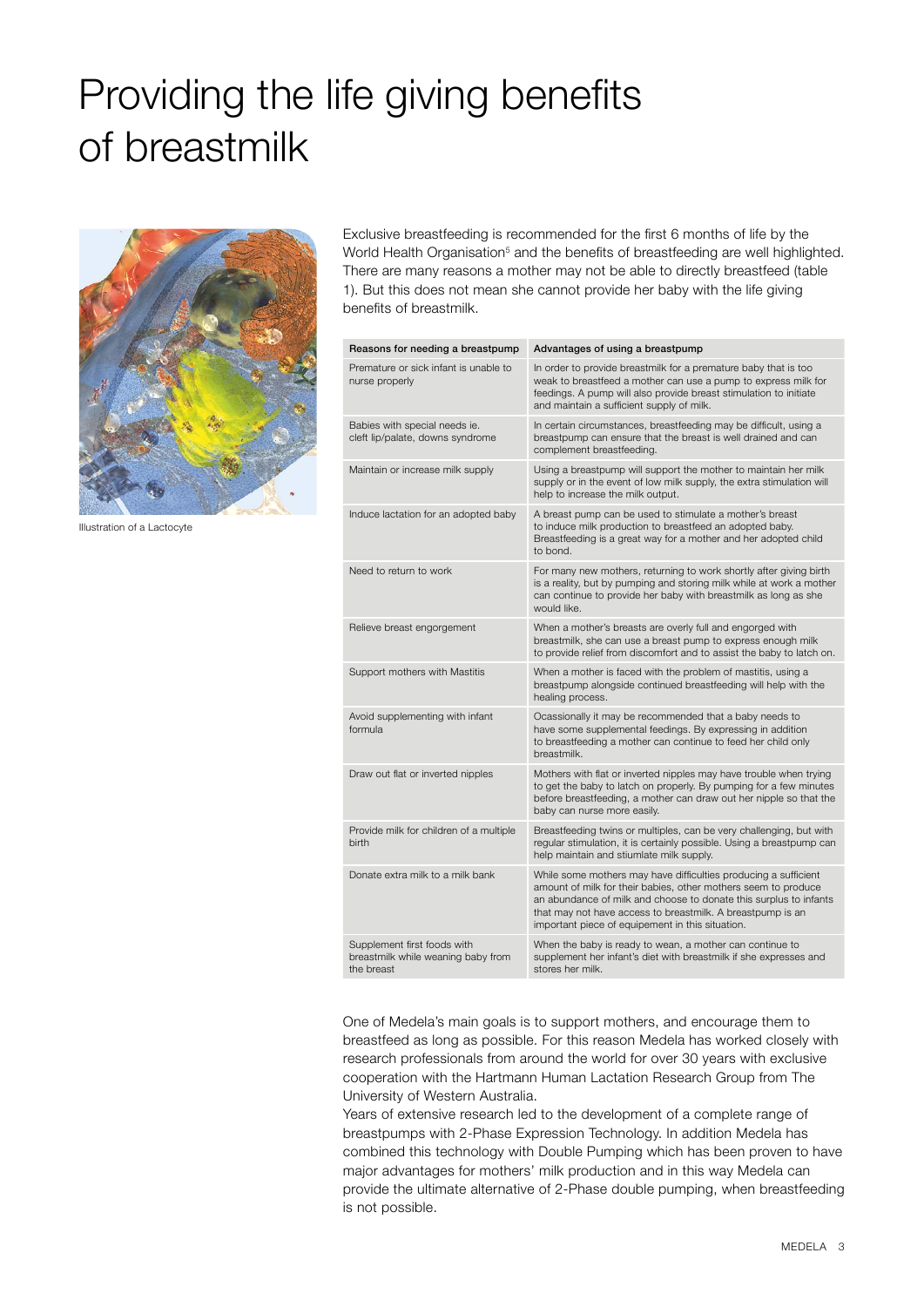# 2-Phase Expression Technology



The healthy term infant will naturally regulate their physiological sucking behavior to make it as efficient and effective as possible. It is Medela's aim to mimic this behavior to enable mothers to maintain that pattern of sucking whilst pumping with efficiency and comfort.

Classic research in the physiology of lactation demonstrates that the healthy human infant adapts the sucking rate, rhythm and pressure to the milk flow rate.<sup>6,7,8</sup> Specifically, during nonnutritive sucking (NNS) or when milk flows slowly – before milk ejection, the infant sucks rapidly to stimulate the milkejection reflex (approx. 2 sucks per second). Once the milk flow rate increases, the sucking rate slows considerably (approx.1 suck per second). The sucking performance is now called nutritive (nutritive sucking, NS).<sup>8,9</sup> Thus, during established lactation, a breastfeeding infant sucks rapidly before milk ejection and more slowly afterwards (Fig.1) $9$  due to the extra time required for swallowing and breathing once milk begins to flow regularly.6



Figure 1 – Sucking trace during a breastfeeding session.

### This physiologic biphasic pattern led to the 2-Phase Expression Technology in Medela breastpumps:

- l Stimulation phase (phase 1): Fast and efficient to start milk flow.8
- l Expression phase (phase 2): Slower to mimic nutritive sucking with regular milk flow.<sup>11</sup>

The study performed by Kent and coworkers<sup>10</sup> determined the importance of vacuum for breastmilk expression. The authors proved that the use of mother's maximum comfortable vacuum (mcv) enhances milk flow rate and milk yield. The mcv chosen by mothers was variable (range from -98 mm Hg to -200 mm Hg). Therefore health professionals should advise mothers not to expect to use maximum vacuum but to select the vacuum that is most comfortable for her.<sup>10,11</sup>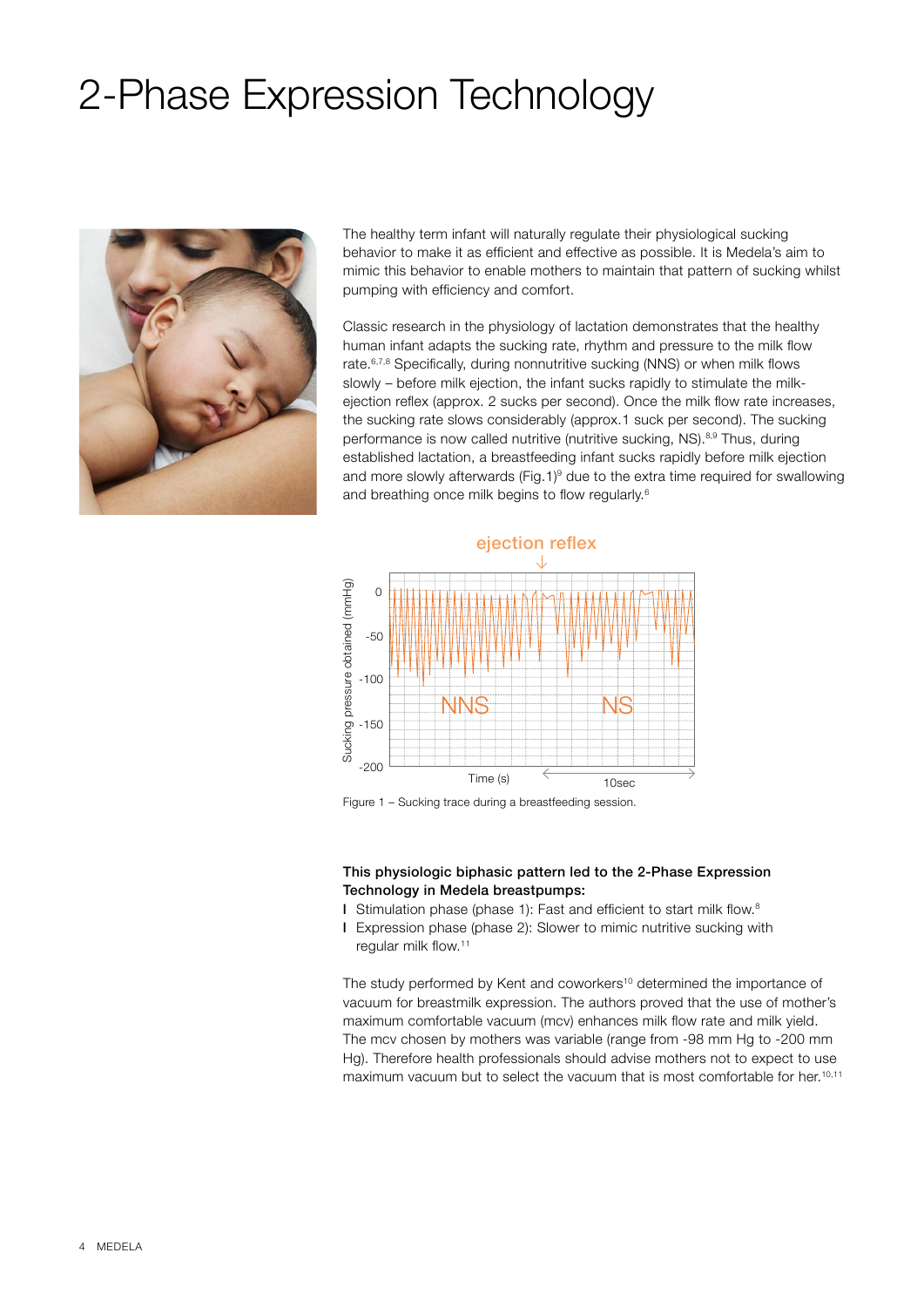#### Further important results of this study were:

- l When pumping with a 2-Phase breastpump at maximum comfortable vacuum (mcv) 80% of the expressed milk was removed within the first 7 minutes, which is much less time than when pumping at lower vacuums. This is a consequence of high milk flow rates resulting in a high volume of milk being expressed (76% of the total milk expressed) during the first two milk ejections after the pump was changed from stimulation to expression mode.
- l 65.5% of the total available milk was removed in the 15minute expression period using mother's mcv. This is directly comparable to the amount of available milk removed by the breastfeeding infant (67.3%).

An earlier study from Mitoulas in 2002<sup>11</sup> demonstrated that the mean volume and fat content of a breastfeed were similar to the volume and fat content of milk expressed using a 2-Phase breastpump. It was also shown that the Symphony, hospital grade double pump was able to remove 99.4% of the available milk in 5 minutes – which demonstrates the efficiency of 2-Phase expression.

### The benefits for mothers using a breastpump with Medela 2-Phase Expression Technology compared to other expressing patterns are:

- l Shorter and more effective pumping sessions.10
- l Quicker time to milk ejection and more milk expressed.8,11
- l Broad vacuum range allows individual regulation of vacuum levels for optimal comfort and maximum efficiency.<sup>10</sup>
- l Help initiate and maintain lactation by imitating the sucking behaviour observed in healthy-term infants.8

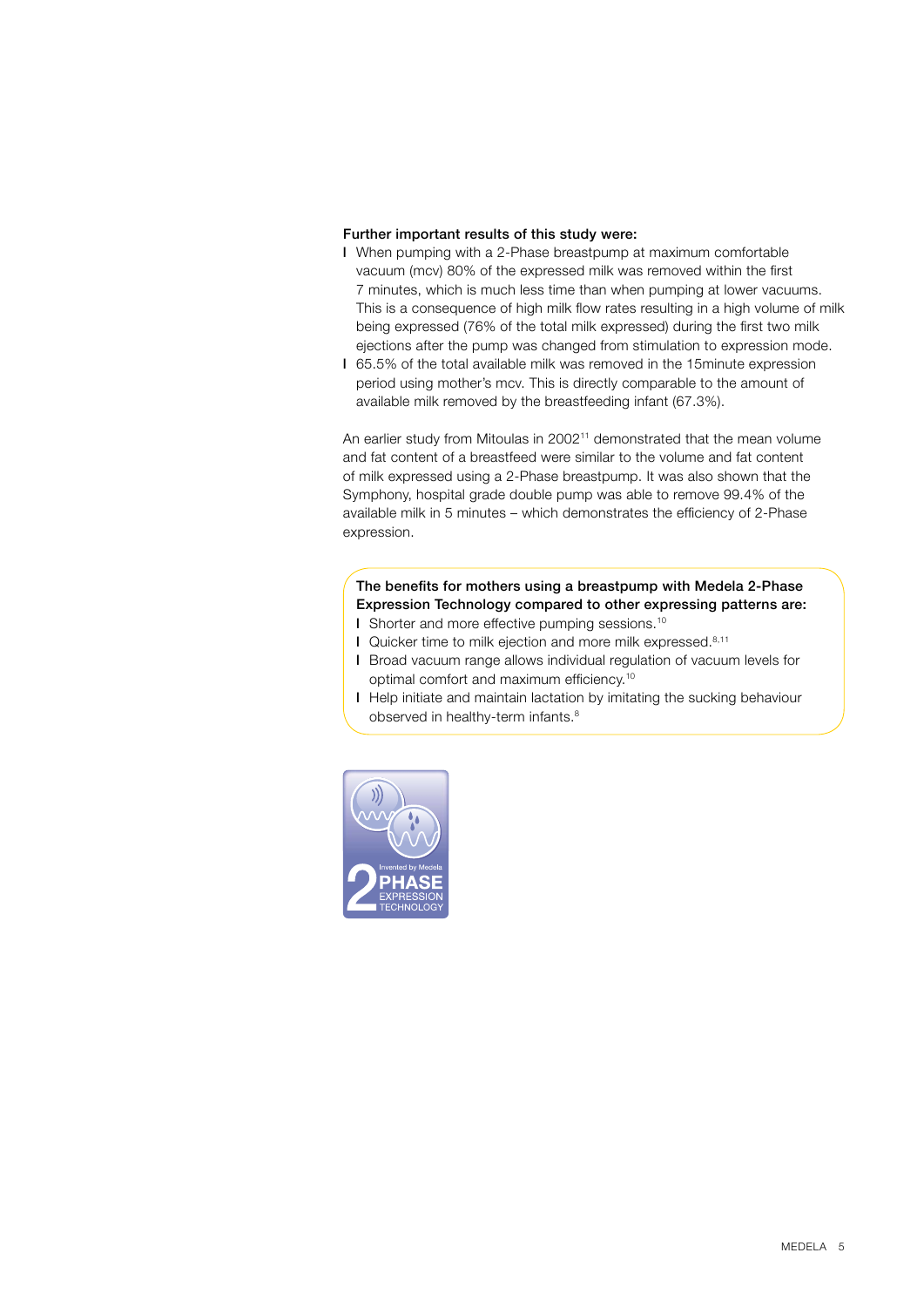# Double Pumping – increase milk supply



The benefits of Double Pumping (simultaneous breast expression), are well known, but continuous scientific research has confirmed this and has also uncovered other benefits for pumping mothers.

#### Increased Number of Milk Ejections (MEs)

The neurohormonal milk ejection reflex is crucial for milk removal and maintenance of lactation. Milk ejections (ME) are described as short discrete uncoordinated increases in intraductal pressure (measured by ductal cannulation)<sup>12</sup>, and milk duct diameter (measured by ultrasound)<sup>13</sup> with a range of 1–17 observed during breastfeeds. Moreover, MEs can be identified as transient peaks in milk flow rate (MFR) measured using a weigh balance. According to Prime et al<sup>12</sup> larger expression volumes and a larger percentage of available milk removed were associated with a shorter time until the onset of milk flow and a higher number of MEs. Concurrently, a shorter time until onset of milk flow correlates with both stronger stimulation and expression vacuums as well as with a larger total expression volume.

In this recent study four ME patterns were identified, differentiated by both, number and shape of MEs during simultaneous breast expression. MEs with a clearly defined beginning and end were defined as discrete, whereas MEs without clear definition were defined as non-discrete. Pattern 1 was discrete few (less than 5 MEs), pattern 2 was discrete many (5 or more MEs), pattern 3 was non-discrete (five or more MEs) and pattern 4 was pulsatile (multiple clearly defined MEs occurring with rhythmic repetition).

### Milk Ejection and Higher Milk Volume

In 2009 Prime et al<sup>15</sup> performed a study to investigate ME in both breasts during simultaneous breast expression. This was the first time that both breasts could be measured together and the results confirmed that ME occurs simultaneously in the left and right breast during double pumping.

Further investigation in 2011<sup>16</sup> studied breastfeeding mothers who regularly used a breastpump. They expressed their milk with an electric breastpump for 15 minutes on two different occasions, using either simultaneous (SIM) or sequential (SEQ) expression. Simultaneous expression yielded more MEs  $(4.4\pm1.7 \text{ vs. } 3.4\pm1.4; \text{ Table 1}),$  greater milk volumes at all measuring time points (2, 5, 10 and 15 minutes; Fig.2) and removed a greater percentage of available milk (74.8 ± 23.6% vs. 65.7±26.2%; Table 1).

Another finding from this study was that SIM expression also yielded milk with higher energy content. This confirms what had already been discussed by Jones et al in 2001<sup>17</sup>.

|                   | <b>SIM</b>      | <b>SEQ</b>      | Р       |
|-------------------|-----------------|-----------------|---------|
| No ME             | $4.4 \pm 1.7$   | $3.4 \pm 1.4$   | < 0.001 |
| Total Volume (mL) | $82.3 \pm 50.6$ | $69.5 \pm 53.2$ | < 0.001 |
| <b>PAM</b> (%)    | $74.8 \pm 23.6$ | $65.7 \pm 26.2$ | < 0.022 |

Table 1 – Expression type and milk output characteristics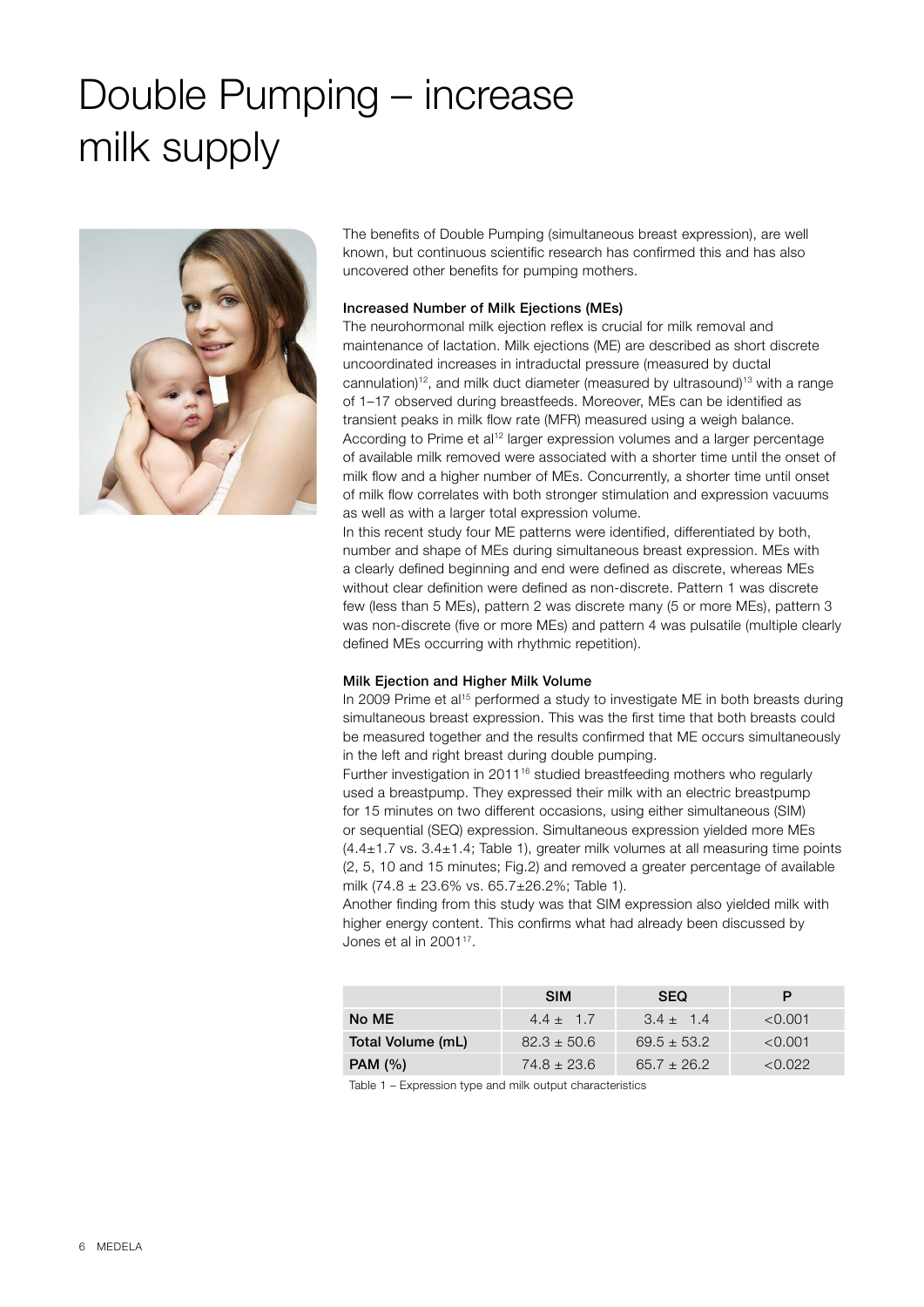

The dynamics of milk removal were studied during simultaneous breast expression using a continuous weigh balance (Showmilk, Medela AG) to determine the changes in milk flow rate, which detected multiple milk ejections coinciding with increases in milk flow rate. A larger total expression volume was also associated with a higher maximum milk flow rate. Milk flow was more active in the first 7 minutes than the last 7 minutes and at the eighth minute (midpoint), 54±25% of the available milk and 86±9% of the total expression volume were removed (Fig.3)<sup>18</sup> These findings were similar to those from Kent et al<sup>10</sup>



Figure 3 – Typical Showmilk data output indicating cumulative milk weight (g) on the left y-axis and milk flow rate (g/second) on the right y-axis. Milk ejections are indicated (•), and measured variables are labeled.

#### Higher Levels of Prolactin

Prolactin is the hormone responsible for milk production and Zinaman and coworkers<sup>19</sup> in the early 1990's studied the prolactin responses to infant sucking, hand expression and different types of breast pumps. Each method resulted in a different prolactin response. When both breasts were pumped simultaneously with the electric pump, higher prolactin levels were produced. Only prolactin responses to electric pumps compared favorably with the breastfeeding infant.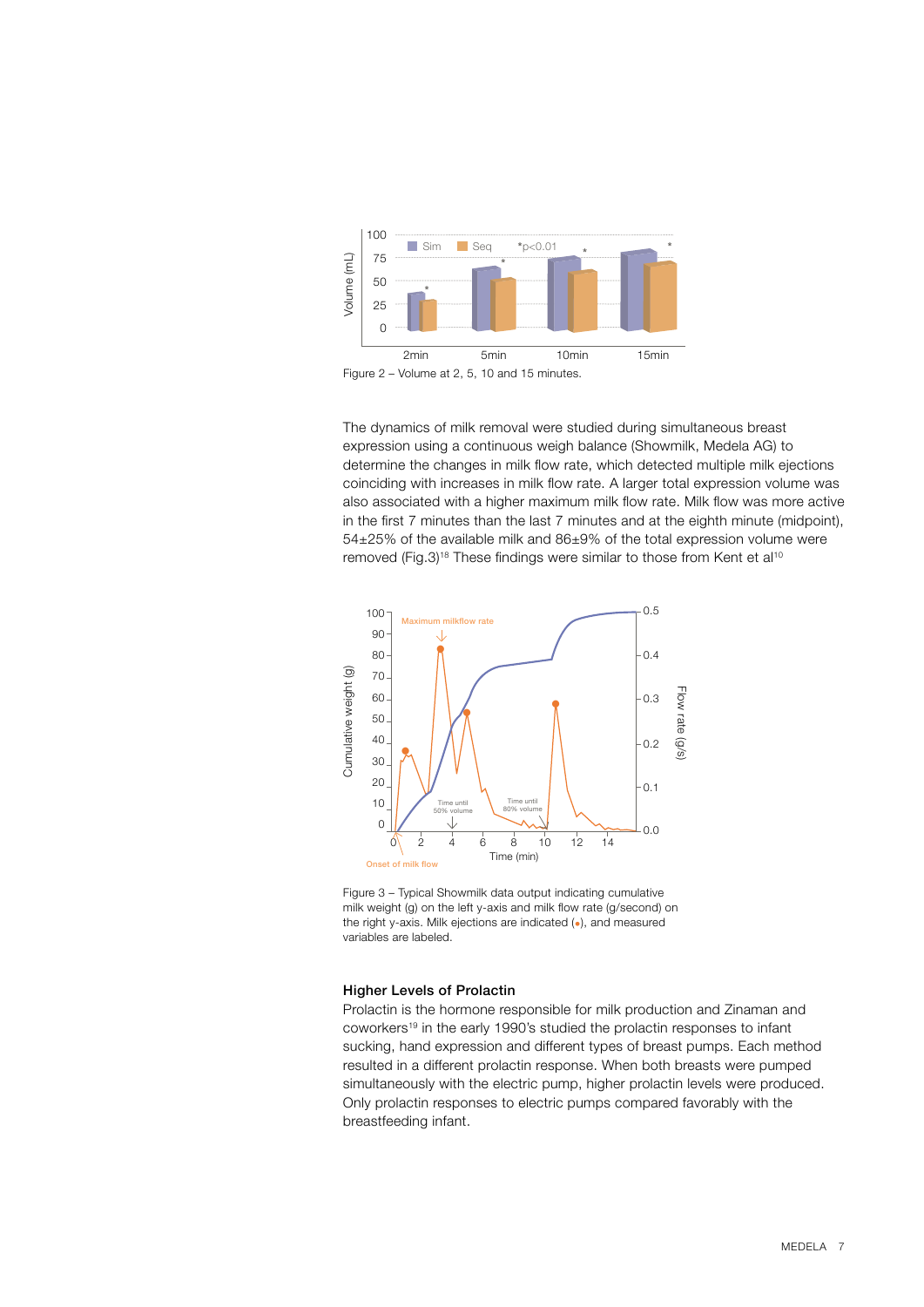#### Increased Milk Output

Auerbach<sup>20</sup> performed a study, also in the early 1990's, comparing sequential and simultaneous breast pumping using four different pumping regimes (5-minute sequential, 5-minute simultaneous, unlimited sequential and unlimited simultaneous) in mothers of full term babies. The greatest amount of milk was collected when simultaneous pumping was allowed to continue until milk was no longer entering the collection chamber. Another important outcome was that women's emotional reactions to pumping regimens may influence the milk volume obtained. By a margin of 3:1, mothers preferred the double pump system, even those that achieved more milk with sequential pumping. Auerbach's findings were confirmed by Jones et al<sup>17</sup>, who performed a randomized controlled trial to compare methods of milk expression in mothers of preterm infants. The results were unequivocal and show that simultaneous pumping is more effective, faster and that the energy concentration in milk was considerably higher (Creamatocrit analysis). This is particularly important for mothers of preterm infants.

Another pilot study performed by Hill et  $a^{21}$  demonstrated that milk yield may be maintained or increased with frequent simultaneous pumping. The simultaneous pumping regime was favoured by mothers as it took less time.

### The benefits from Double Pumping ie. simultaneous breast expression compared to single or sequential pumping can be summarized as:

- l Up to 18% more milk compared to single pumping in a pumping session when sequentially pumping on both breasts<sup>16</sup>.
- 1 80% of the milk volume can be removed in the first 6 minutes<sup>16</sup>.
- I Provides milk with higher energy content<sup>16,17</sup>, which is especially important for preterm babies.
- l High energy content indicates increased breast drainage, thereby assisting in the maintenance of lactation.
- l Increased levels of prolactin leading to increased milk output19.
- l Twice as fast as single pumping to get the same amount of breastmilk15,19,20.

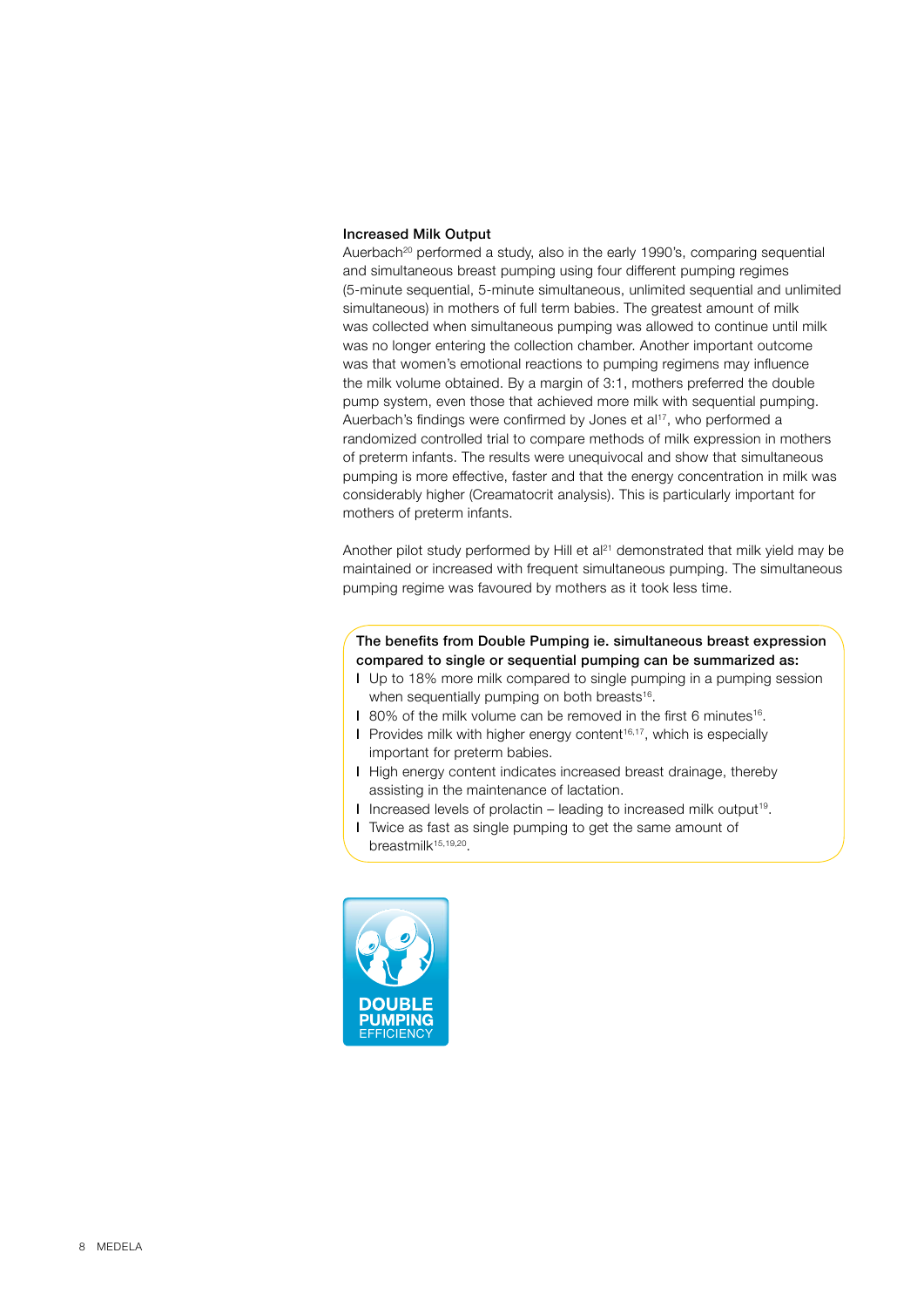# Implementing results into best practice



With over 50 years experience in breastfeeding support, Medela is able to offer you, the professional, the opportunity to use innovative and evidence based research to support the mothers and babies in your care. For whatever reason, mothers may need to use a breastpump and with Medela, all can benefit from the most up to date, research based technologies which will help them overcome challenges until they can breastfeed directly.

Our wide product range enables mothers to experience up to date 2-Phase Expression Technology combined with Double Pumping in hospital and at home. Symphony, our leading professional breastpump is ideal for frequent or pump dependent mothers. The personal use pumps Freestyle and Swing Maxi provide the same benefits for mothers at home or on the go.

## The combination of the 2-Phase Expression Technology and Double Pumping allows mothers to profit from following benefits:

- l Time saving more milk in less time
- l Maintenance of milk supply when not able to directly breastfeed
- l Milk with higher energy content especially beneficial for preterm infants
- l Comfort and efficiency



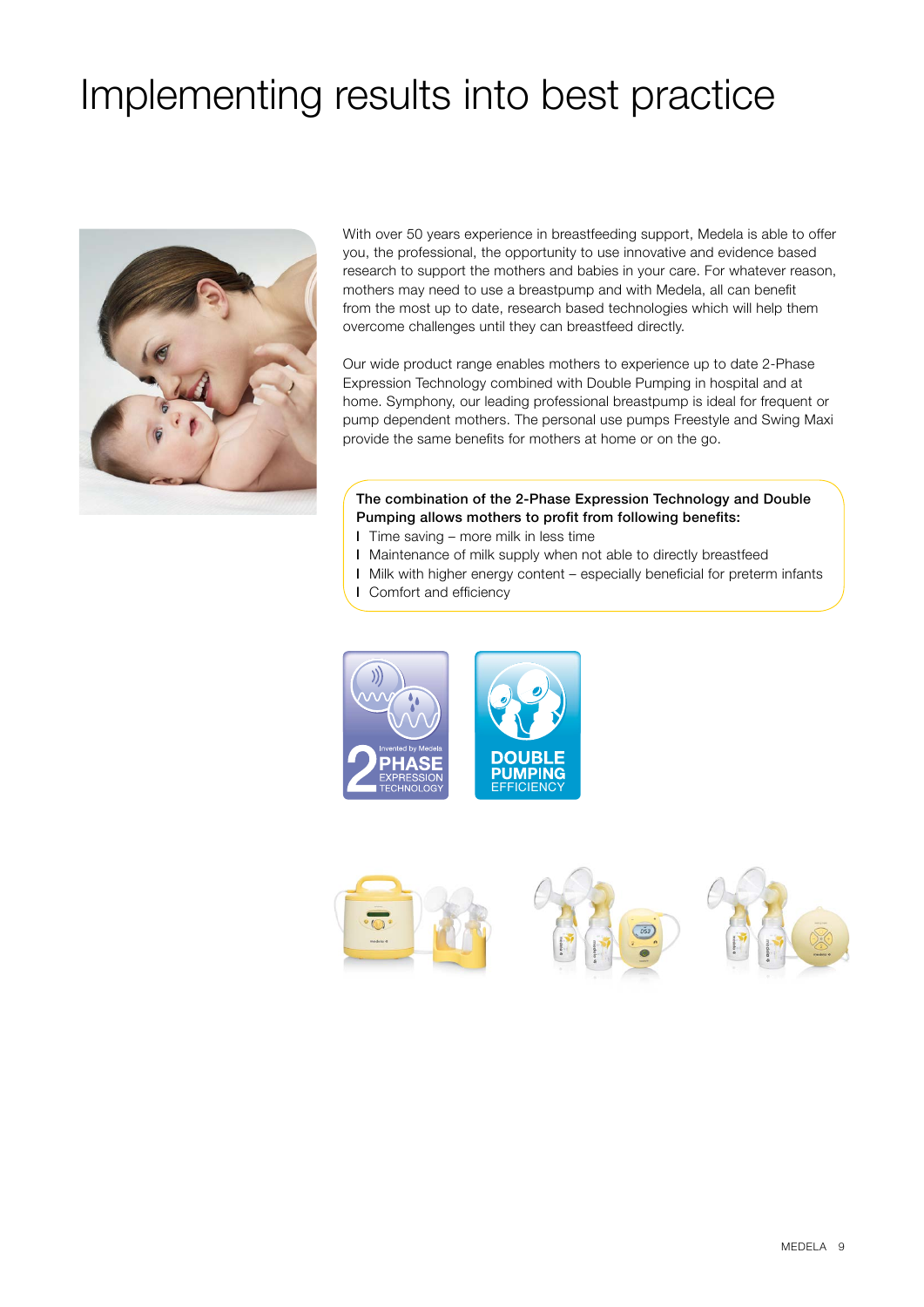# Feeding expressed breastmilk



Following the success of 2-Phase Expression Technology, which is proven to provide more milk in less time and with comfort and efficiency, Medela embarked on a new challenge, to develop a breastmillk feeding solution that was compatible with breastfeeding. Working with researchers both from the Hartmann Human Lactation Research Group from The University of Australia<sup>22</sup>, and Professor Katsumi Mizuno from Showa University, Tokoyo<sup>23</sup>, the revolutionary breastmilk feeding solution Calma was produced. A baby in an established breastfeeding situation creates an individual sucking rhythm, thereby efficiently removing just the right amount of milk at a pace which suits the baby best. This rhythm enables maintenance of a good heart rate and oxygen saturation levels due to the ability to suck, swallow and breathe whilst feeding. When feeding from Calma, the evidence shows that this individual rhythm is also established and babies were able to continue with their individual sucking pattern. Milk removal and length of feed were also maintained. The ability to maintain a regular suck-swallow-breathe pattern continued, thus ensuring stability and relaxed calm feeding even when not at the breast and can support a return to the breast when mother and baby are together.



### For a great breastfeeding experience

As a worldwide leader Medela's emphasis on evidence-based research of baby's natural feeding behaviour has led to the innovations of 2-Phase Expression and Calma. 2-Phase Expression mimics the baby's natural sucking rhythm to express more milk in less time. Short, stimulating patterns are followed by longer ones, providing optimal milk flow. Calma, the uniquely designed feeding solution for breastmilk, enables the baby to pause and breathe regularly therefore helping to maintain their naturally learned feeding behaviour at the breast. Pioneered to benefit the mother and baby's unique breastfeeding bond.

Find references of our research at www.medela.com/bf-research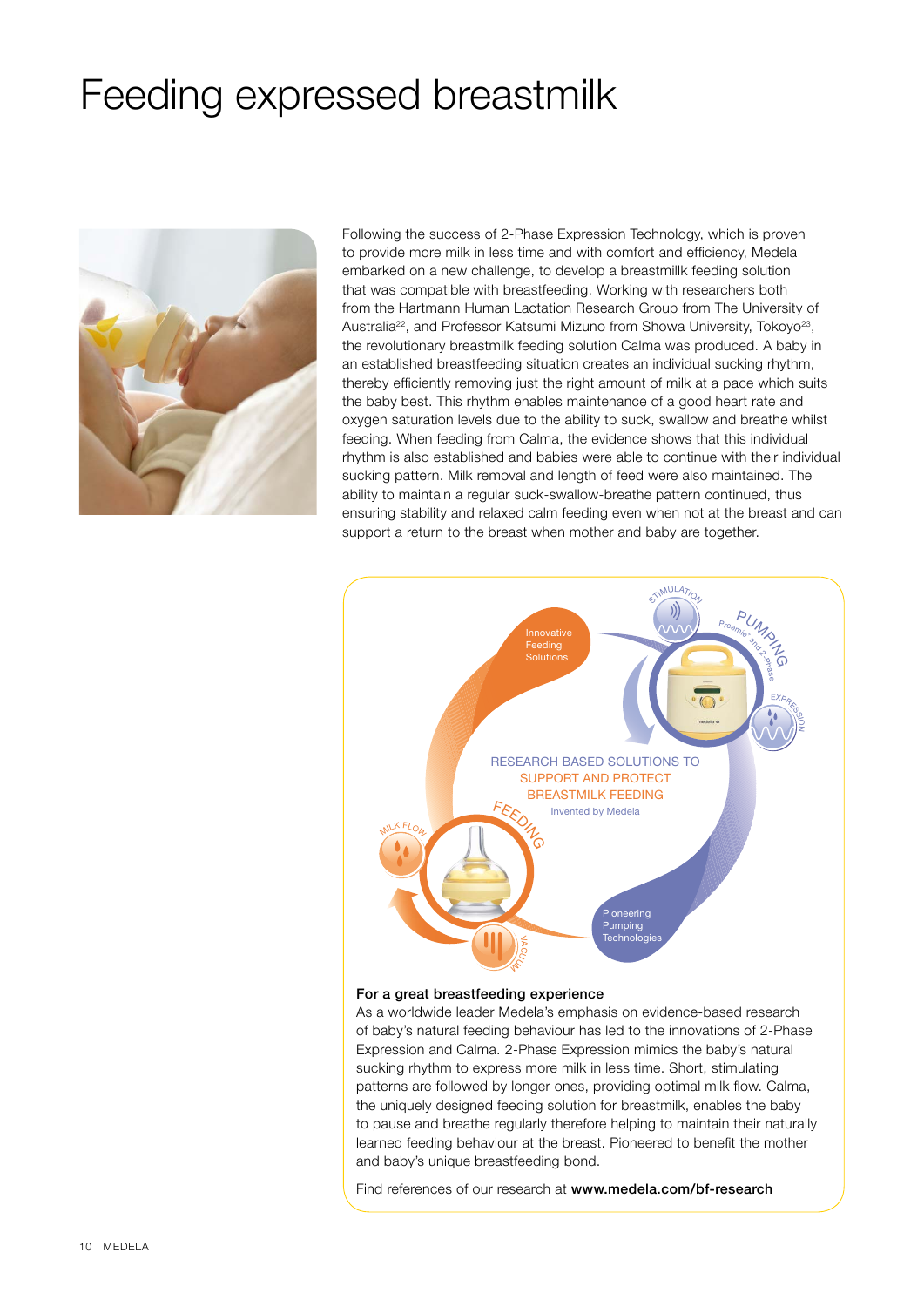# References

- 1 Ip, S., Chung, M., Raman, G., Chew, P., Magula, N., DeVine, D., Trikalinos, T., and Lau, 2007 J.Breastfeeding and Maternal and Infant Health Outcomes in Developed Countries. 153. 4-20. Rockville, MD, Agency for Healthcare Research and Quality. Evidence Report/Technology Assessment. Ref Type: Report. www.ahrq.gov
- 2. The Lancet Editorial 1994. A warm chain for breastfeeding. Lancet; 344(5):1239-40
- 3. Goldman AS, Chheda S, Garofalo R. Evolution of immunologic functions of the mammary gland and the post natal development of immunity. Pediatr. Res; 1988 43: 155-162
- 4. Cregan MD, Fan Y, Appelbee A, et al. Identification of nestin-positive putative mammary stem cells in human breastmilk. Cell Tissue Res; 2007 329(1): 129-136
- 5. World Health Organization. 2003 Global strategy for infant and young feeding. Geneva, Switzerland: World Health Organization 2003. Available at http://whqlibdoc.who.int/ publications/2003/9241562218.pdf
- 6. Wolff P:H: The serial organisation of sucking in the young infant. Paediatrics 1968. 42:943-956
- 7. Woolridge. M.W. The anatomy of infant sucking. Midwifery 1986. (2)
- 8. Kent, J. C., Ramsey D.T., Doherty, D., Larsson,M., and Hartmann, P:E: Response of breasts to different stimulation patterns of an electric breastpump. Journal of Human Lactation (2003) 19: 179-186
- 9. Mizuno K, Ueda A. Changes in sucking performance from nonnutritive sucking to nutritive sucking during breast – and bottlefeeding. Pediatr Res 2006; 59(5): 728-731
- 10. Kent, J.C., Mitoulas, L.R., Cregan, M., Geddes, D.T., Larsson, M., Doherty, D.A.and Hartmann P. E., Importance of vacuum for breastmilk expression. Breastfeeding Medicine 2008; Vol 3 (1):11- First presented (2004) at the 12th International conference of the International society for research in human milk and lactation. Cambridge, England
- 11. Mitoulas LR, Lai CT, Gurrin LC, Larsson M, Hartmann P. Effect of vacuum profile on breastmilk expression using an electric breastpump. Journal of Human Lactation 2002,18/4, 353-60
- 12. Prime DK, Geddes DT, Hepworth AR, Trengove NJ and Hartmann PE. Comparison of the patterns of milk ejection during repeated breast expression sessions in women. Breastfeeding Medicine 2011; Vol. 6(4): 183-190
- 13. Cobo E. Characteristics of the spontaneous milk ejecting activity occurring during human lactation. Journal of Perinatal Medicine 1993; 21: 77-85
- 14. Ramsay DT, Kent JC, Owens RA, et al. Ultrasound imaging of milk ejection in the breast of lactating women. Pediatrics 2004; 113: 361-367
- 15. Prime DK, Geddes DT, Spatz DL, Robert M, Trengove NJ and Hatmann PE. Using milk flow rate to investigate milk ejection in the left and right breasts during simultaneous breast expression in women. International Breastfeeding Journal 2009, 4:10 http:// www.internationalbreastfeedingjournal.com/ content/4/1/10
- 16. Prime DK, Garbin CP, Hartmann PE and Kent JC. A comparison of simultaneous and sequential breast expression in women. Presented at the 15th International conference of the International society for research in human milk and lactation. Lima, Peru: Oct. 8-11, 2010 (submitted for publication)
- 17. Jones E, Dimmock PW and Spencer SA. A randomised controlled trial to compare methods of milk expression after preterm delivery. Arch Dis Child Fetal Neonatal Ed 2001; 85: F91-F95
- 18. Prime DK, Kent JC, Hepworth AR, Trengove NJ and Hartmann PE. Dynamics of milk removal during simultaneous breast expression in women. Breastfeeding Medicine 2011; Vol 0(0); 1-6
- 19. Zinaman MJ, Hughes V, Queenan JT, Labbok MH and Albertson B. Acute prolactin and Oxytocin responses and milk yield to infant suckling and artificial methods of expression in lactating women. Pediatrics 1992; Vol. 89(3): 437-440
- 20. Auerbach KG. Sequential and simultaneous breast pumping: a comparison. Int. J. Nurs Stud. 1990; Vol. 27(3): 257-265
- 21. Hill PD, Aldag JC and Chatterton RT. The effect of sequential and simultaneous breast pumping on milk volume and prolactin levels: a pilot study. J Hum Lact 1996; 12(3): 193-199
- 22. Geddes DT, Sakalidis VS, Hepworth AR, McClellan HL, Kent JC, Lai CT and Hartmann PE. Tongue movement and intra-oral vacuum of term infants during breastfeeding and feeding from an experimental teat that released milk under vacuum only. Early human Development 2012; 88; 443-449
- 23. Segami Y, Taki M, Mizuno K. and Itabashi K. Perioral movement and intraoral vacuums during bottle feeding with a novel, experimental teat are similar to breastfeeding. Presented at the 15th International Conference of the International Society for Research in Human Milk and Lactation. Lima, Peru: Oct. 8-11 2010 (submitted for publication)